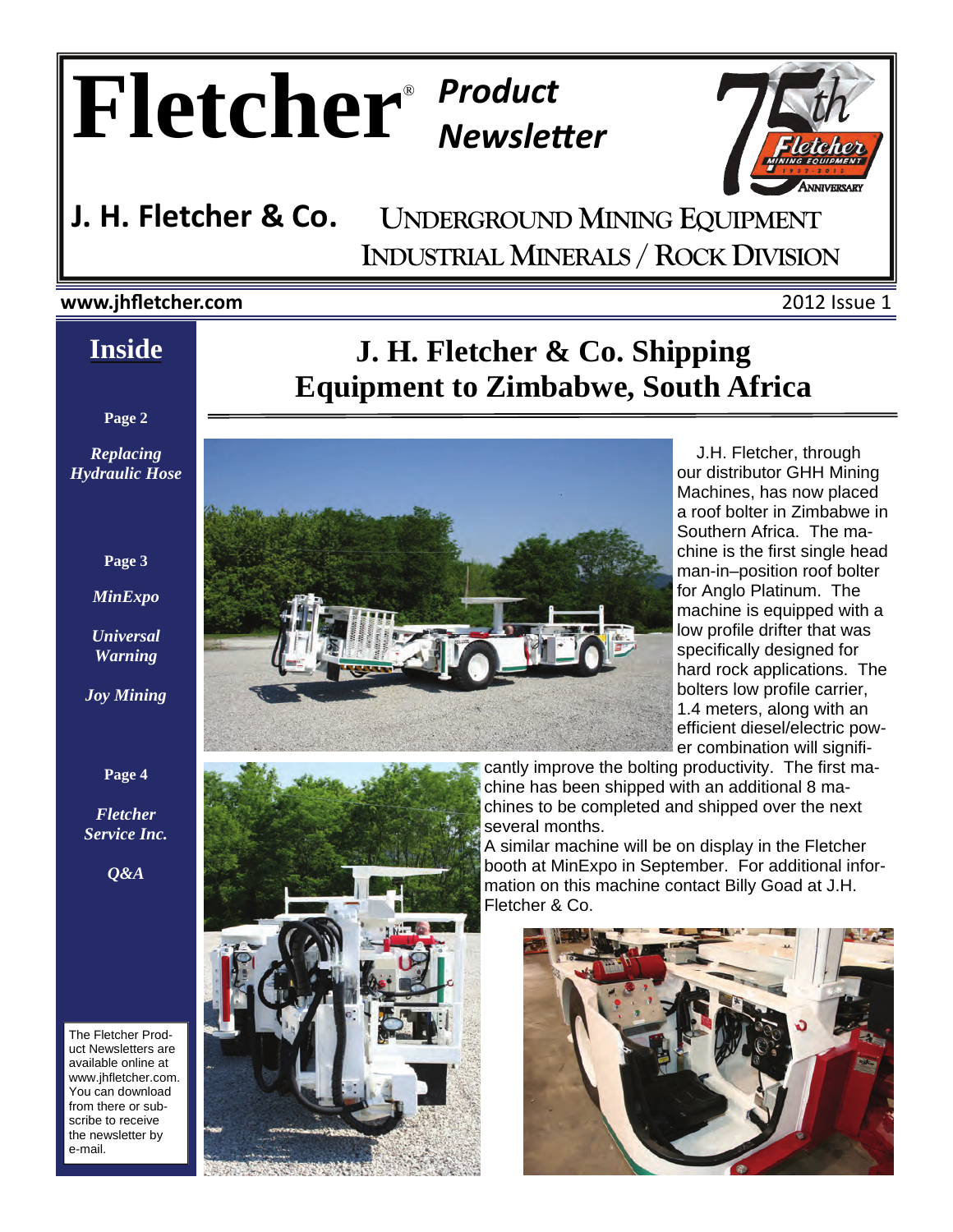# **REPLACING HYDRAULIC HOSES**

 We have all done it. Been working on something and cut our finger. Rather than stopping and cleaning the wound, we continue working. Later, the next day or so, we wind up with a painful sore finger – all because we failed to eliminate "contamination" (germs) from the cut. We knew what to do, but we didn't take the time to do things properly, clean the contamination from the cut. Medical professionals learned long ago that it is necessary to clean and disinfect before cutting into an area of the body to eliminate the consequences of outside contamination (germs in this case).

 When working with hydraulics, changing a hose or component can be thought of in the same way. We are opening up the system to the possible introduction of contamination. Due to the close clearances and small passageways used in all modern hydraulic systems, this contamination can cause serious problems – including premature component wear and failure. Not to mention, malfunctioning or sticking valves (a serious safety concern).

 Usually contamination of the hydraulic system happens for the same reason as our painful finger – we didn't take the time to do things right and eliminate contamination.

 Almost always, a hose fails without warning during production, and the immediate reaction is to get the hose changed and the machine back to work. Money is not being made while the machine is down, people are being paid and not producing. So a hose is dragged to the machine and quickly installed without properly cleaning the fittings or making sure the replacement hose is clean, or of the correct length and pressure rating. Yes, the machine may be back in operation – but at what real price? The answer: much higher than you would think! We have already mentioned the problems with contamination, but also a hose of incorrect length can interfere with machine functions (or even create a safety hazard), and a hose not properly rated for the circuit pressure can at best fail prematurely and at worst cause serious personal injury or even death.

Here are some general guidelines to follow when replacing a hydraulic hose:

#### **1. Make sure the replacement hose pressure rating is correct.**

 The pressure rating of the hose is embossed on the hose (this is an MSHA requirement). When replacing the hose check the hydraulic circuit for your machine and determine the pressure rating of the hose required. Don't depend on replacing the hose with the same pressure rating as the failed hose (it may have been incorrectly installed previously).

 **2. Make sure the replacement hose is the correct size and length.** 

 **3. Clean the inside of the replacement hose.** 

 **4. Clean the replacement hose fittings and plug with clean plugs to prevent contamination during delivery to the machine.** 

 **5. Before removing the failed hose, thoroughly clean the hose ends and fittings with an approved aerosol cleaner – make sure all dirt is removed.** 

 **6. After removing the failed hose, cap the fittings with clean caps to prevent the introduction of contamination.** 

 **7. Route the hose properly, don't take shortcuts.** 

#### **8. Use the correct torque when tightening hose ends.**

*Note: There are additional measures which must be taken when replacing rockdrill hoses. See the Service Manual for instructions concerning changing rockdrill hoses.* 

 Does this take extra time and effort? Yes. BUT, REMEMBER THAT SORE FINGER YOU GOT FROM NOT TAK-ING THE TIME TO DO THINGS RIGHT IN THE FIRST PLACE!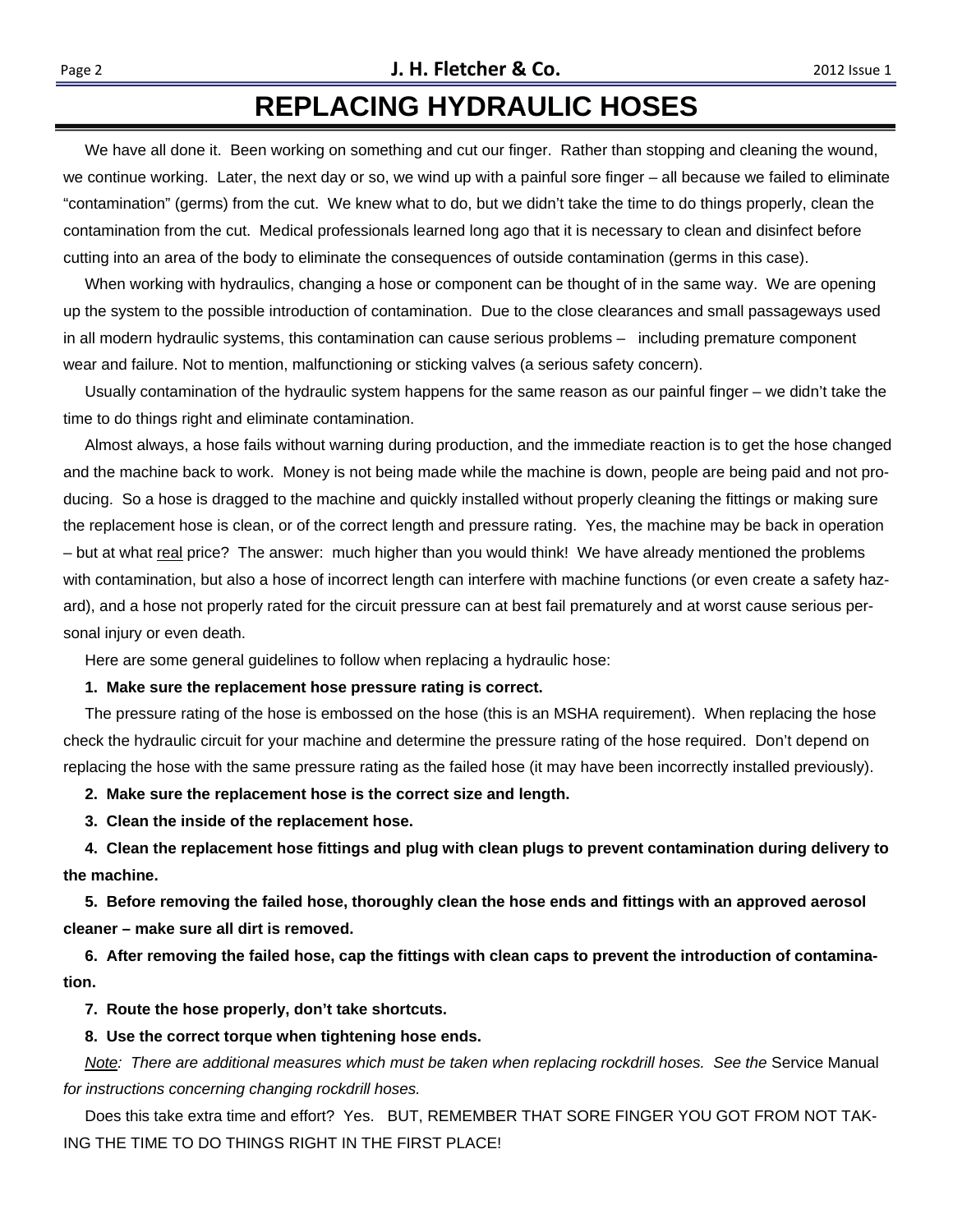

Please join J.H. Fletcher & Co. at Booth 2615 for MIN-Expo® INTERNATIONAL 2012 – the world's largest mining show! Scheduled for September 24-26 at the Las Vegas Convention Center, the show is on track to set records again.

Por favor únase a J.H. Fletcher & Co. en el stand 2615 del MINExpo INTERNACIONAL ® 2012 - ¡el espectáculo de minería más grande del mundo! Programado para tomar lugar del 24 al 26 de Septiembre en Las Vegas Convention Center, el espectáculo está en camino a establecer records nuevamente.

Noticia para nuestros clientes de habla Hispana: Algunos manuales de operadores genéricos se encuentran ahora disponibles en español.

# **Universal Warning Sign**

 This is the new Fletcher Universal Warning Sign. When you see this sign, it is a reminder to STOP, LOOK, and LISTEN and failure to use safe operating practices at all times can and will result in serious injury or death to you or to others.

 You will start to see this symbol at various places throughout Fletcher operator's manuals, training materials, and orientation videos. Fletcher wants you to have a safe and productive work day.



# **J. H. Fletcher & Co. Enters Distribution Agreement with Joy Mining Machinery**

*HUNTINGTON, WV* – January 16, 2012 – J. H. Fletcher & Co. and Joy Mining Machinery are pleased to announce the signing of an exclusive distribution and authorized service agreement. This agreement which is effective immediately gives Joy the right to market, sell and service all Fletcher products to coal mines, and only industrial minerals and hard rock mines that use Joy cutting products. The agreement includes locations worldwide with the exception of North America (including Mexico and Canada), Australia and Norway and coal mines in Poland where Joy will not have exclusive rights. Fletcher will continue to manufacture, market, sell and service its products in these areas as it has in the past.

Fletcher's product line includes high, medium and low seam roof bolters, mobile roof supports, pan line bolters, long hole drills, diesel tractors, drill jumbos, scaling vehicles and beam setters.

Greg Hinshaw, CEO said, "Fletcher is excited about the distribution agreement with Joy Mining Machinery. Joy's industry leading global network of company direct-to-customer sales and service locations will be beneficial to our existing customers

and expand Fletcher's international presence". Jez Leeming, Joy's Global Product Director for Bolter Miners and Bolters said, "Fletcher's mobile roof bolters are a welcome and complementary addition to Joy's existing product line allowing Joy to offer customers a broad line of bolting solutions including mobile roof bolters for low seam applications under 1.8 meters (6')".

J. H. Fletcher & Co. is the leading custom designer and manufacturer of roof bolters, mobile roof supports, and mobile drills for underground mining in both the coal and industrial minerals industries worldwide. The company has been serving the mining industry since 1937 by providing the safest and most productive equipment available. For more information go to www.jhfletcher.com.

Joy Global Inc. is a worldwide leader in manufacturing, servicing and distributing equipment for surface mining through P&H Mining Equipment and underground mining through Joy Mining Machinery. Its headquarters are in Milwaukee, Wisconsin. For more information visit www.joyglobal.com.